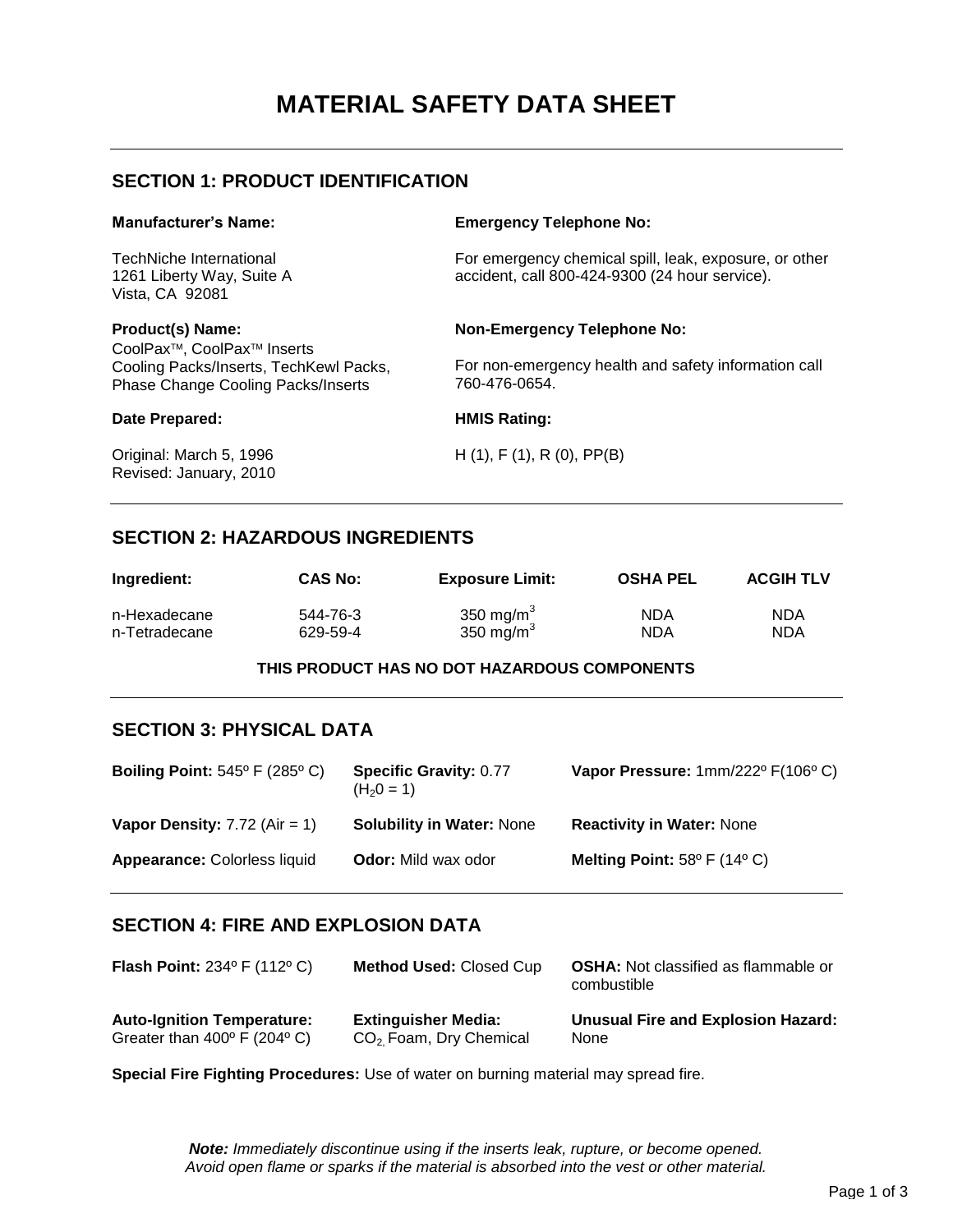# **SECTION 5: PHYSICAL HAZARDS (REACTIVITY DATA)**

**Stability:** Stable **Hazardous Polymerization:** Will not occur

**Incompatibility:** Strong oxidizing agents **Conditions to Avoid:** Contact with oxidizing agents

**Hazardous Decomposition Products: CO<sub>2</sub>, CO** 

# **SECTION 6: HEALTH HAZARDS**

**Acute:** Skin, eye & respiratory tract irritant **Chronic:** Not Determined

**Signs and Symptoms of Exposure:** Redness of skin

**Medical Conditions Aggravated by Exposure:** Sensitive skin

**Chemical Listed as Carcinogen or Potential Carcinogen:**  National Toxicology Program: No I.A.R.C. Monographs: No OSHA: No

**Emergency and First Aid Procedures:** Remove from area to fresh air. Remove contaminated clothing. Wash effected areas with soap and warm water.

#### **Routes of Entry:**

- 1) Inhalation: Remove to fresh air.
- 2) Eyes: Flush with water.
- 3) Skin: Wash with soap and warm water.
- 4) Ingestion: Do not induce vomiting. Drink 3-4 glasses of water. Contact physician.

# **SECTION 7: SPECIAL PRECAUTIONS AND SPILL/LEAK PROCEDURES**

**Precautions to be Taken in Handling and Storage:** Store in closed containers away from flames.

**Other Precautions:** Do not store with oxidizing agents.

**Steps to be Taken if Material is Released or Spilled:** Contain spill. Transfer to drums with pump or vacuum. Use absorbent material for small spills.

**Waste Disposal Methods:** Incineration. Dispose of in accordance with Federal, State, and Local regulations.

#### **SECTION 8: SPECIAL PROTECTION INFORMATION/CONTROL MEASURES**

**Respiratory Protection:** None under normal conditions. **Ventilation:** Local exhaust

**Protective Gloves:** Rubber **Eye Protection:** Safety Glasses

**Other Protective Clothing or Equipment:** None under normal conditions.

**Work/Hygienic Practices:** Keep area and equipment clean.

*Note: Immediately discontinue using if the inserts leak, rupture, or become opened. Avoid open flame or sparks if the material is absorbed into the vest or other material.*